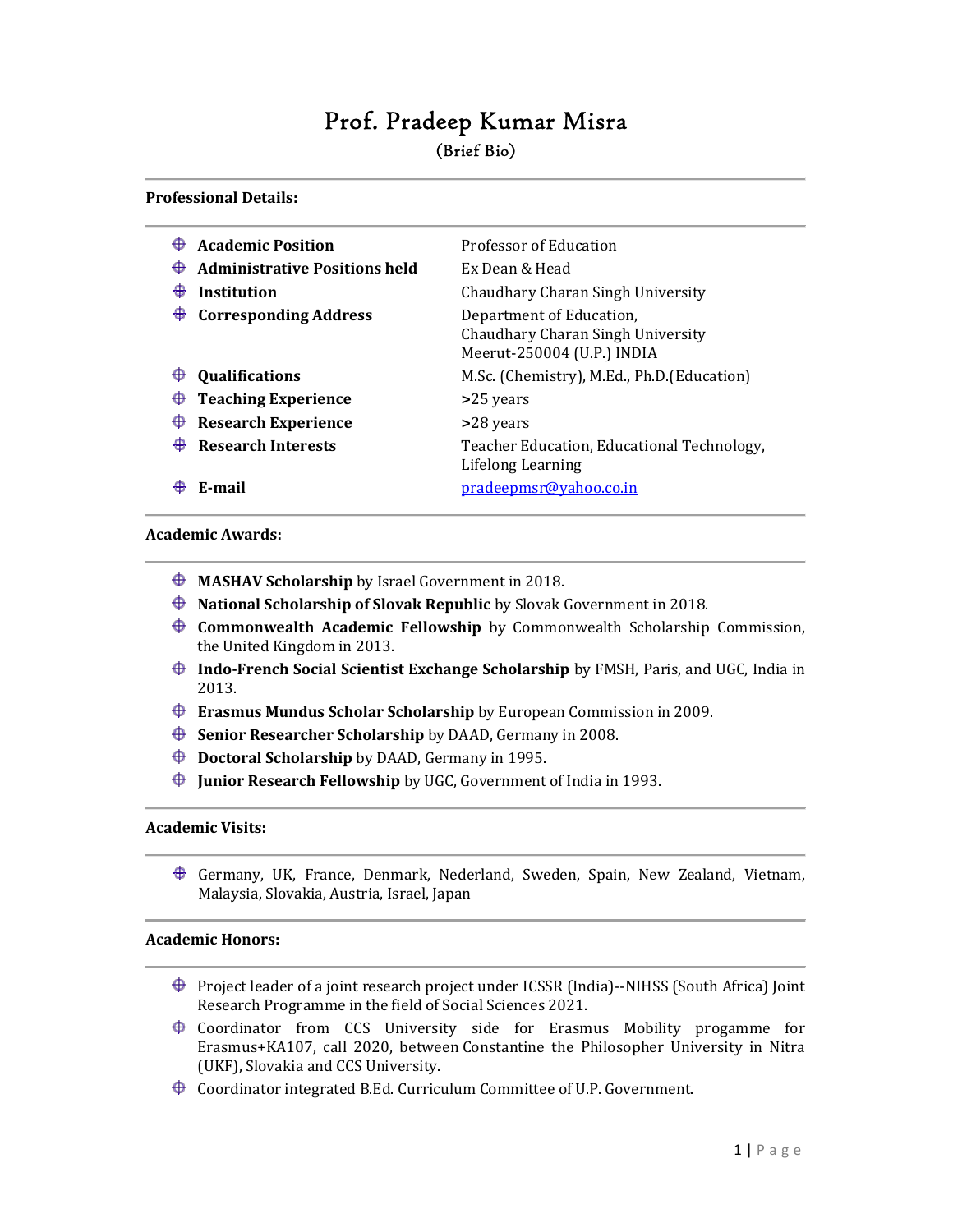- $\bigoplus$  Member of TSG50-14<sup>th</sup> International Congress on Mathematical Education, July 11-18, 2021 in Shanghai, China.
- $\bigoplus$  Co-chaired TSG 6 Adult learning of mathematics lifelong learning. 13<sup>th</sup> International Congress on Mathematical Education, July 24-31, 2016 in Hamburg, Germany.
- $\bigoplus$  Served as a member of Curriculum Committee of subject Education of M.P. government.
- Member of Research Advisory Committee of Inter University Centre for Teacher Education (IUCTE), Varanasi.
- $\bigoplus$  Served as a member of NCTE OER Committee.
- $\bigoplus$  Served as a member of NCTE Committee on Internationalization of Teacher education.
- $\bigoplus$  Served as a member of NCTE Working Group for Curriculum of Existing Teacher Education Programme.
- $\bigoplus$  Served as a member of NCTE standing committee of academicians.
- $\bigoplus$  Served as a member of NCTE committee to suggest minimum qualifications of teachers to be appointed in schools.
- **Advisory Board Member of Journals: revemop, IJITE**
- $\bigoplus$  Member of the Reviewer Panel of several prestigious Journals like Springer Open, Sage Open, Open Praxis, ZDM Mathematics Education, Cogent Education, African Education Research Journal, Empirical Research in Vocational Education and Training, Waikato Journal of Education, etc.

#### Academic Contributions:

|   | <b>Publications</b>      | Research Papers in International/National journals<br>Books by International Publishers<br>Chapters in Books by International/National Publishers<br>Popular Communications/Blogs<br>Papers in Conference Proceedings | 71<br>02<br>19<br>05<br>31 |
|---|--------------------------|-----------------------------------------------------------------------------------------------------------------------------------------------------------------------------------------------------------------------|----------------------------|
|   | <b>Presentations</b>     | Papers Presented in Conferences (held in foreign Countries)<br>Papers Presented in Conferences (held in India)<br>Invited Lectures (in foreign institutions)<br>Invited Lectures (in Indian institutions)             | 14<br>28<br>09<br>191      |
| ⊕ | <b>Research Projects</b> | By International Agencies (Pennsylvania University, USA)<br>By National Academic Agencies (UGC, ICSSR)                                                                                                                | 01<br>04                   |
| ⊕ | <b>Research Guidance</b> | Ph.D. Supervised & Awarded                                                                                                                                                                                            | 10                         |
|   | <b>Research Tools</b>    | Published<br>Developed & Standardized                                                                                                                                                                                 | 02<br>25                   |
| ⊕ | <b>Educational Media</b> | e-learning Programme developed<br>Video Programme produced<br>Video Scripts written                                                                                                                                   | 08<br>04<br>14             |

# Professional Associations:

- $\bigoplus$  Member of Development Studies Association (DSA), UK
- $\bigoplus$  Member of International Professional Development Association (IPDA), UK
- $\bigoplus$  Life Member of Indian Association of Teacher Education (IATE), India
- $\bigoplus$  Life Member of All India Association of Teacher Education (AIATE), India